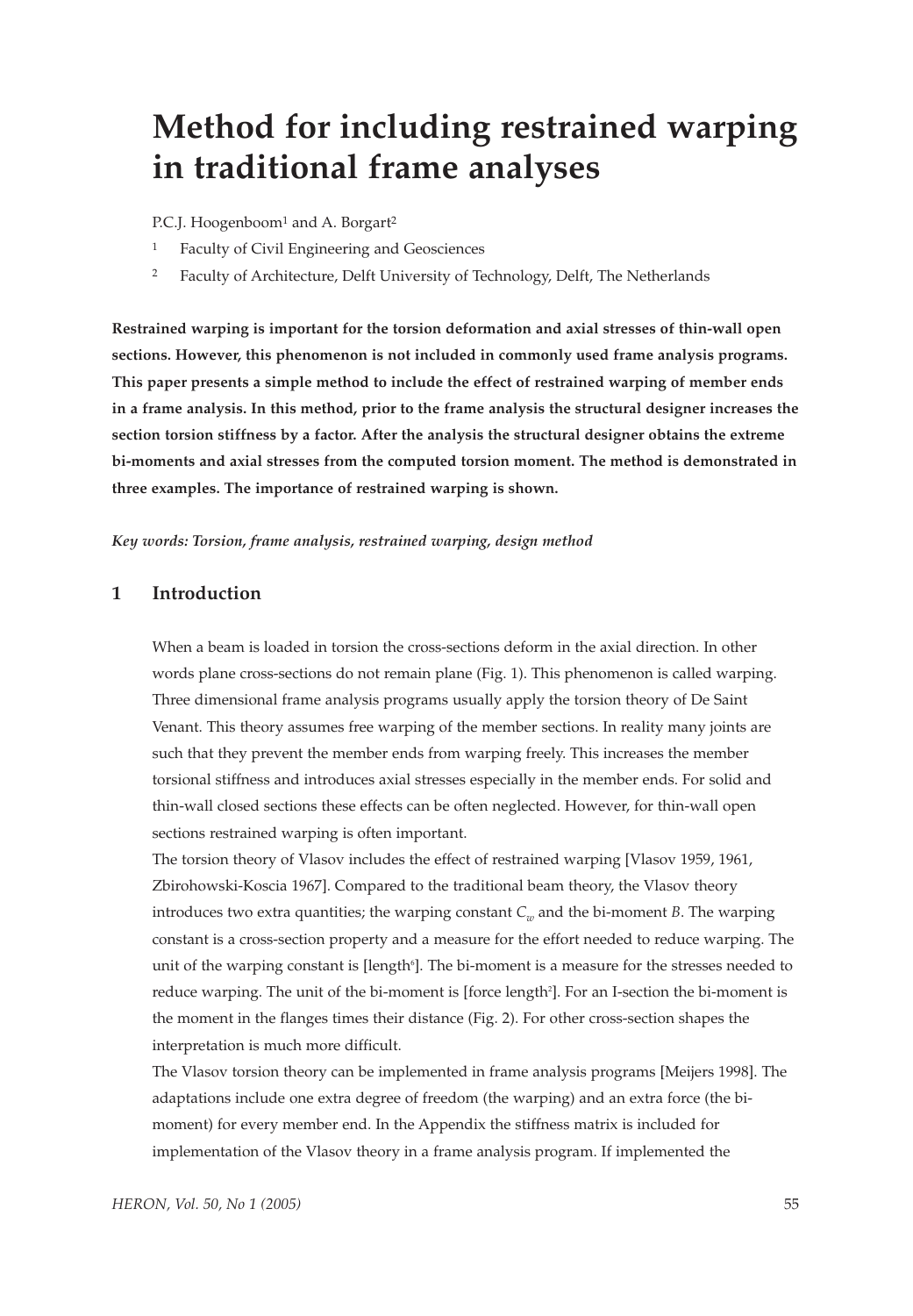structural designer would be able to specify for every member end whether warping is, free, fixed or connected. If free warping would be selected for all member ends the frame analysis would be exactly the same as a traditional De Saint Venant analysis. If fixed warping or connected warping would be selected the member would be stiffer and a bi-moment distribution needs to be displayed. Such a frame program would also allow distributed torsion moment loading, which often occurs in practice. However, none of the commonly used frame analysis programs include the Vlasov torsion theory. The reason might be that Vlasov torsion theory is not well known as yet and that engineers are not educated in the effects of restrained warping. To the authors opinion the Vlasov torsion theory should be standard functionally in three dimensional frame analysis programs.



*warping (b) of an I-section loaded in torsion an I-section*

*Figure 1: Free warping (a) and restrained Figure 2: Interpretation of the bi-moment in* 

x

 $B = Ma$ 

Nonetheless, the effects of restrained warping can already be taken into account in a traditional frame analysis. To this end, a simple method is presented in Chapter 5. The method includes prevented warping at one or both member ends. The method is not valid for connected warping, for example in continuous beams or at a change of cross-section (non-prismatic members). The method also does not allow distributed torsion moment loading. For connected warping and distributed torsion loading the structural designer needs to use a frame program that includes Vlasov torsion theory. In Chapter 2 the Vlasov torsion theory is summarised. In Chapter 3 the analysis method is derived. In Chapter 6 the method is demonstrated for three structures.

It is noted that the torsion theory of De Saint Venant is also referred to as uniform torsion or circulatory torsion. The torsion theory of Vlasov is also referred to as non-uniform torsion or warping torsion.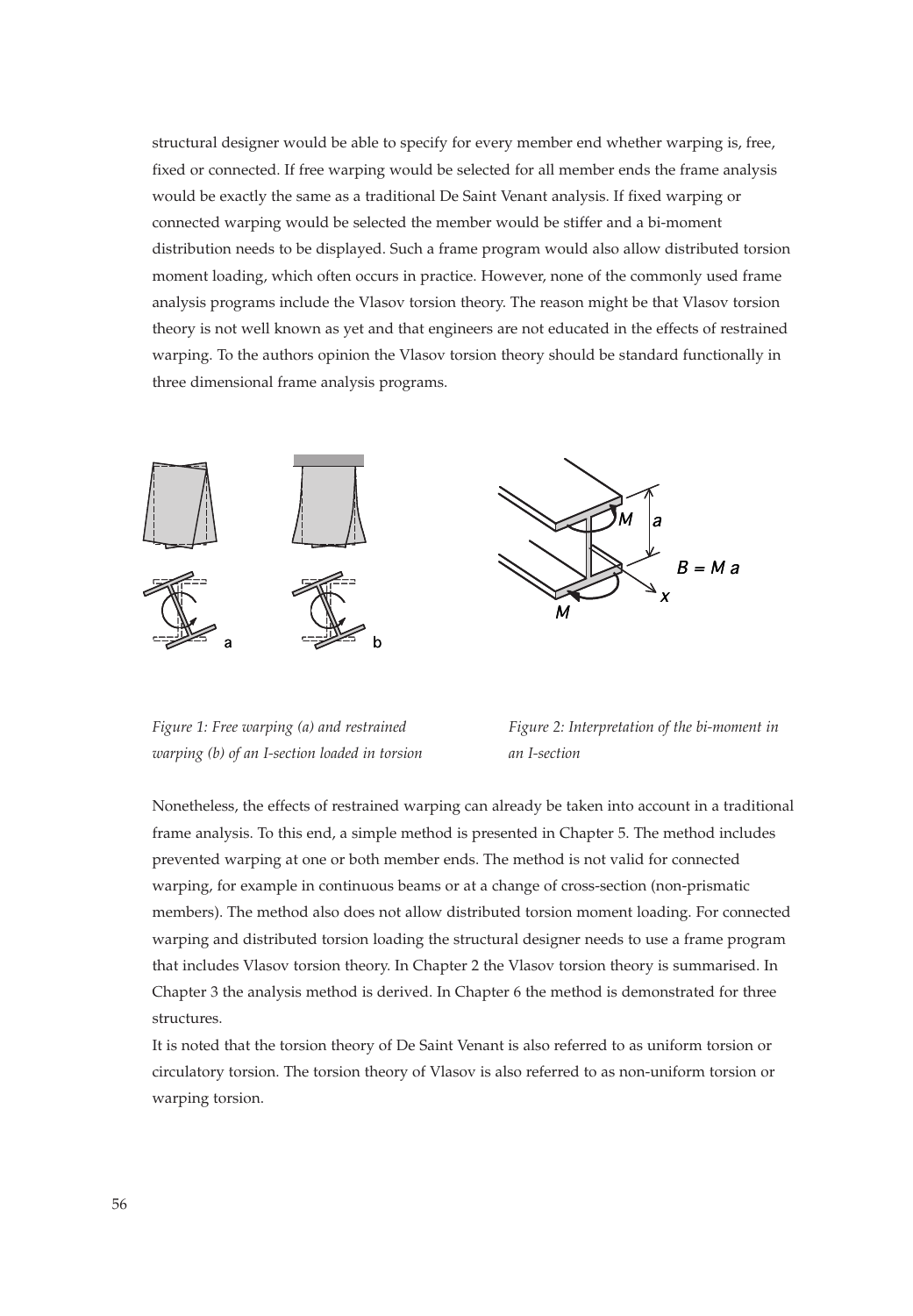# **2 Vlasov Torsion Theory**

In 1940, V.Z. Vlasov developed a torsion theory in which restrained warping is included [Vlasov 1959]. The rotation j of the beam cross-section follows from the differential equation

$$
EC_w \frac{d^4 \varphi}{dx^4} - GJ \frac{d^2 \varphi}{dx^2} = m_x \tag{1}
$$

where, *GJ* is the torsion stiffness,  $EC_w$  is the warping stiffness and  $m_x$  is a distributed torsion moment along the beam. The torsion stiffness and warping stiffness are cross-section properties that can be computed with specialised software [ShapeDesigner, ShapeBuilder]. Tables exist for often occurring cross-sections [Timoshenko 1961, Young 1989].

The torsion moment is

$$
M_t = G J \frac{d\varphi}{dx} + \frac{dB}{dx} \tag{2}
$$

The bi-moment is

$$
B = -EC_w \frac{d^2\varphi}{dx^2} \tag{3}
$$

The beam-ends can have either an imposed rotation ϕ=ϕ*<sup>0</sup>* or an imposed torsion moment  $M_t = M_{t0}$ . At the same time they have either an imposed warping  $\frac{d\varphi}{dx} = \varphi'_0$  or an imposed bimoment  $B=B_0$ . The Vlasov theory reduces to the theory of De Saint Venant if the warping stiffness is zero, the distributed moment is zero and warping is free.  $\frac{d\Phi}{dx} = \phi'_{o}$ 

# **3 Derivation of the Analysis Method**

Suppose that warping is prevented at both sides of a beam. Than the boundary conditions are

$$
\varphi\Big|_{x=0} = \varphi_1, \quad \frac{d\varphi}{dx}\Big|_{x=0} = 0
$$
\n
$$
\varphi\Big|_{x=l} = \varphi_2, \quad \frac{d\varphi}{dx}\Big|_{x=l} = 0
$$
\n(4)

The solution of differential equation (1) is

$$
\varphi = (\varphi_2 - \varphi_1) \frac{\beta \frac{x}{l} + 1 + \left(\beta \frac{x}{l} - 1\right) e^{\beta} - e^{\beta \frac{x}{l}} + e^{\beta (1 - \frac{x}{l})}}{\beta + 2 + (\beta - 2) e^{\beta}} + m_x G J \frac{\beta \frac{x}{l} + 1 - \beta \frac{x^2}{l^2} - (\beta \frac{x}{l} - 1 - \beta \frac{x^2}{l^2}) e^{\beta} - e^{\beta \frac{x}{l}} - e^{\beta (1 - \frac{x}{l})}}{2 \beta l^2 (1 - e^{\beta})}.
$$

where  $(5)$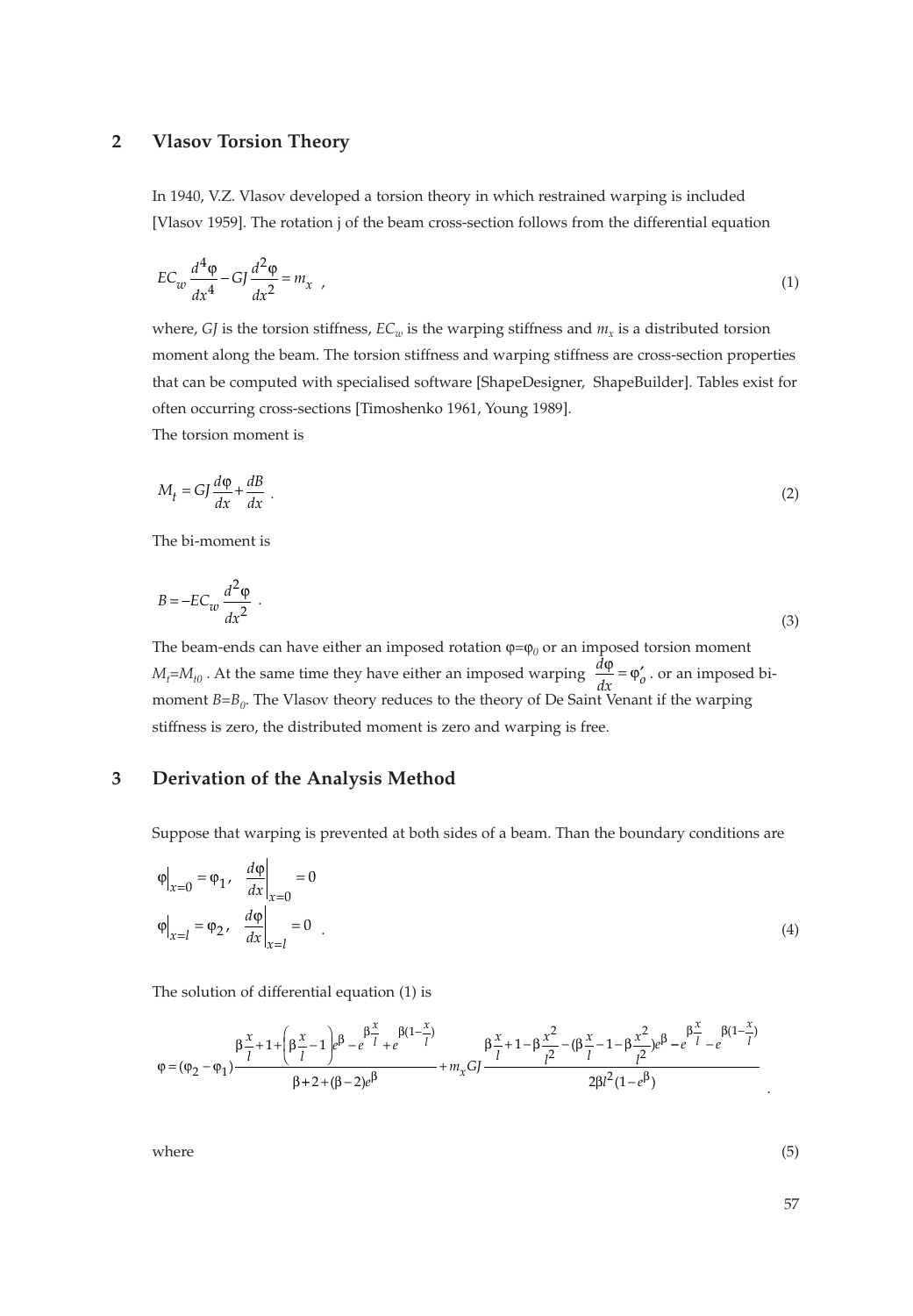$$
\beta = l \sqrt{\frac{GI}{EC_{w}}} \tag{6}
$$

Using ,  $M_1 = -M_t\big|_{x=0}$  ,  $B_1 = B\big|_{x=0}$  ,  $M_2 = M_t\big|_{x=l}$  and  $B_2 = -B\big|_{x=l}$  the element stiffness matrix is derived. In which, the indices 1, 2 refer to the left and right of the beam, respectively.

$$
\begin{bmatrix} M_1 \\ M_2 \end{bmatrix} = \frac{\beta(1+e^{\beta})}{\beta+2+(\beta-2)e^{\beta}} \begin{bmatrix} \frac{GI}{l} & -\frac{GI}{l} \\ -\frac{GI}{l} & \frac{GI}{l} \end{bmatrix} \begin{bmatrix} \varphi_1 \\ \varphi_2 \end{bmatrix} + m_x \begin{bmatrix} -\frac{1}{2}l \\ -\frac{1}{2}l \end{bmatrix}.
$$
 (7)

The bi-moments at both beam-ends can be expressed in terms of the torsion moment

$$
B_1 = -M_t \frac{l}{\beta} \tanh(\frac{1}{2}\beta) + m_x \frac{l^2}{\beta^2} \frac{2\beta e^{\beta} + 1 - e^{2\beta}}{1 - e^{2\beta}}
$$
  

$$
B_2 = -M_t \frac{l}{\beta} \tanh(\frac{1}{2}\beta) - m_x \frac{l^2}{\beta^2} \frac{2\beta e^{\beta} + 1 - e^{2\beta}}{1 - e^{2\beta}}.
$$
 (8)

We assume that  $m_x=0$ . In the previous stiffness matrices we observe that the torsion stiffness *G*J is increased by the factor

$$
\frac{\beta(1+e^{\beta})}{\beta+2+(\beta-2)e^{\beta}} \quad . \tag{9}
$$

For β > 5 this can be approximated with 1% accuracy by

$$
\frac{\beta}{\beta - 2} \tag{10}
$$

For β > 6 the expression for the bi-moment can be approximated with 1% accuracy by

$$
B_1 = B_2 = -\frac{l}{\beta} M_t \tag{11}
$$

Suppose that warping is prevented at one side of a beam  $(x = 0)$ . Than the boundary conditions are

$$
\varphi\Big|_{x=0} = \varphi_1, \quad \frac{d\varphi}{dx}\Big|_{x=0} = 0,
$$
\n
$$
\varphi\Big|_{x=l} = \varphi_2, \quad \frac{d^2\varphi}{dx^2}\Big|_{x=l} = 0.
$$
\n(12)

The solution of the differential equation is too large to include in this paper. The element stiffness matrix is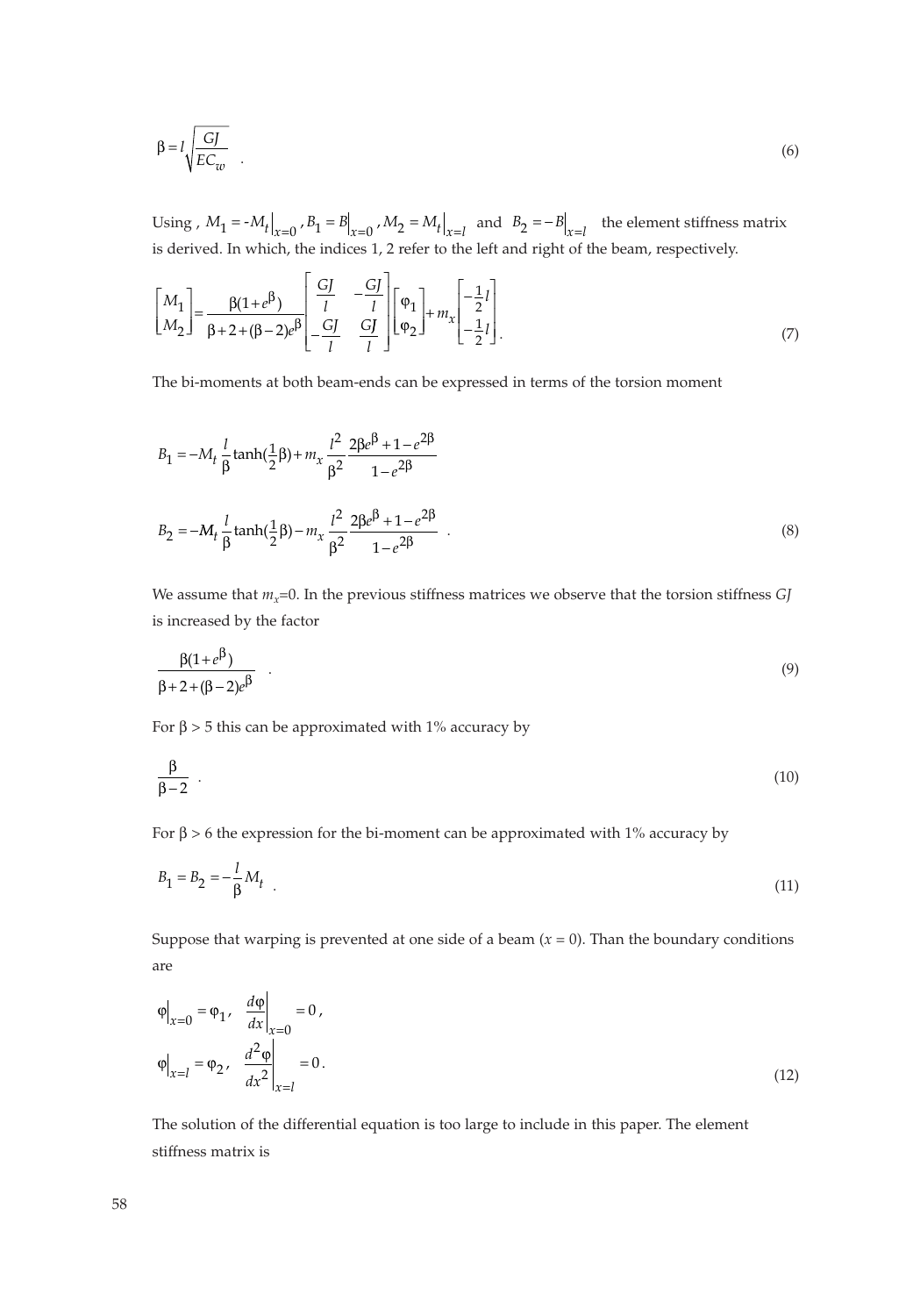$$
\begin{bmatrix} M_1 \\ M_2 \end{bmatrix} = \frac{\beta(1+e^{2\beta})}{\beta+1+(\beta-1)e^{2\beta}} \begin{bmatrix} \frac{GI}{l} & -\frac{GI}{l} \\ -\frac{GI}{l} & \frac{GI}{l} \end{bmatrix} \begin{bmatrix} \varphi_1 \\ \varphi_2 \end{bmatrix} + \frac{m_x}{\beta(\beta+1+(\beta-1)e^{2\beta})} \begin{bmatrix} -\frac{1}{2}(\beta^2 - 2 + 4e^{\beta} + (\beta^2 - 2)e^{2\beta})l \\ -\frac{1}{2}(\beta^2 + 2\beta + 2 - 4e^{\beta} + (\beta^2 - 2\beta + 2)e^{2\beta})l \end{bmatrix}
$$

The bi-moments at both beam-ends are (13)

$$
B_1 = -M_t \frac{l}{\beta} \tanh(\beta) + m_x \frac{l^2}{\beta} \frac{1 - 2e^{\beta} + e^{2\beta}}{1 + e^{2\beta}},
$$
  

$$
B_2 = 0.
$$
 (14)

We assume that  $m_x=0$ . In the previous stiffness matrices we observe that the torsion stiffness is increased by the factor

$$
\frac{\beta(1+e^{2\beta})}{\beta+1+(\beta-1)e^{2\beta}}\tag{15}
$$

For β > 3 this can be approximated with 1% accuracy by

$$
\frac{\beta}{\beta - 1} \tag{16}
$$

For β > 3 the expression for the bi-moment can be approximated with 1% accuracy by

$$
B_1 \approx -\frac{l}{\beta} M_t \quad . \tag{17}
$$

| Cross-section        |                     | β                                                           |
|----------------------|---------------------|-------------------------------------------------------------|
| Strip $t \ll b$      | h                   | $1\,2\sqrt{6}$<br>$^{b}$ .                                  |
| I-section            | h                   | l t<br>8<br>$\overline{h}\overline{h}\overline{\sqrt{1+v}}$ |
| Square cross-section | $\frac{1}{2}h$<br>b | 23.9<br>$\overline{b}$ $\overline{\sqrt{1+v}}$              |
| Round cross-section  |                     |                                                             |
| Round tube           |                     | $\infty$                                                    |
|                      |                     | $\infty$                                                    |

*Table 1:* β *numbers for several cross-sections*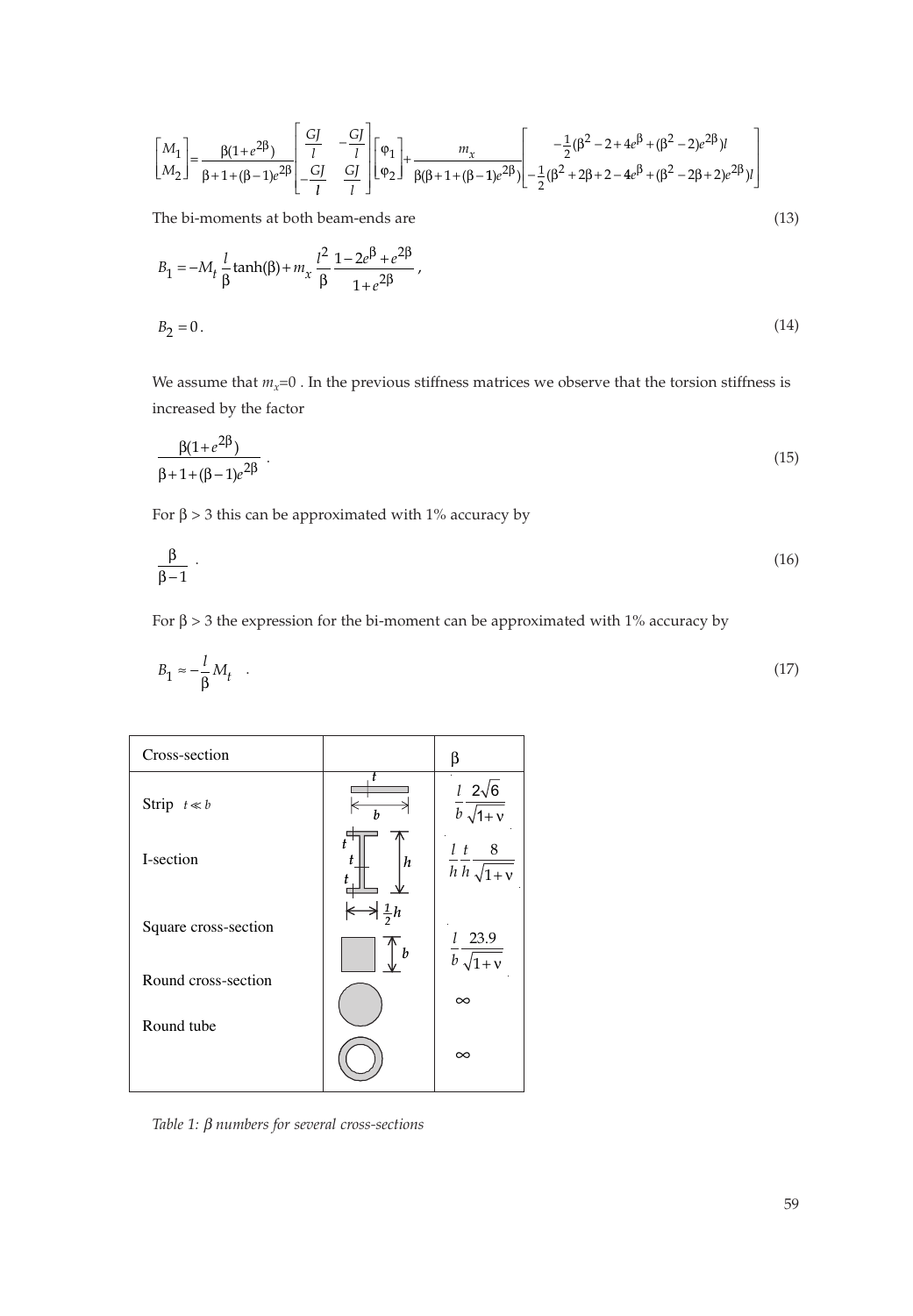# **4 Number** β

The number  $β$  is defined as  $(6)$ 

,

$$
\beta = l \sqrt{\frac{GJ}{EC_w}}
$$

which is a member property that determines to what extent torsion according to De Saint Venant can develop when warping is restrained. Table 1 gives an overview of β numbers. For most beams β is larger than 6. The approximations in the previous section are accurate for  $β > 6$ . In this case the deviations from the exact values are smaller than 1%. For short thin-wall open sections  $\beta$  can be smaller than 6. As an example, we consider an I-section with a length of 4000 mm. The height is 300 mm, the width is 150 mm and the wall thickness is 10 mm. Poisson's ratio is  $ν = 0.35$ . Using Table 1 we find  $β = 3$ . For this case the exact formulae needs to be used instead of the approximations. Note that for small values of β a large increase in member torsional stiffness is obtained.

It can be shown that the member torsional stiffness cannot be larger than *GI<sub>p</sub>/l*, where *GI<sub>p</sub>* is the polar moment of inertia. In theory the derived member torsional stiffness can become larger than this maximum for very short members. However, this has no practical consequences because the difference between a very stiff member and an extremely stiff member gives no difference in structural force flow.

# **5 Restrained Warping Method**

1) For including the effect of restrained warping we need to know the torsion constant *J* and the warping constant *C<sub>w</sub>* of the member cross-section. Many frame programs include section libraries with commonly used sections and their properties. If the torsion properties are not available a program for cross-section analysis can be used to compute their values [ShapeDesigner, ShapeBuilder].

2) Subsequently the  $β$  number is calculated (6)

$$
\beta = l \sqrt{\frac{GJ}{EC_w}}
$$

,

where *l* is the member length, *G* is the shear modulus and *E* is Young's modulus. *G* is defined as

$$
G = \frac{E}{2(1+v)}
$$
\n<sup>(18)</sup>

where ν is Poisson's ratio. If β is larger than 6 the subsequent formulas are valid. If β is smaller than 6 these formulas might not be valid and more elaborate formulas might be needed, which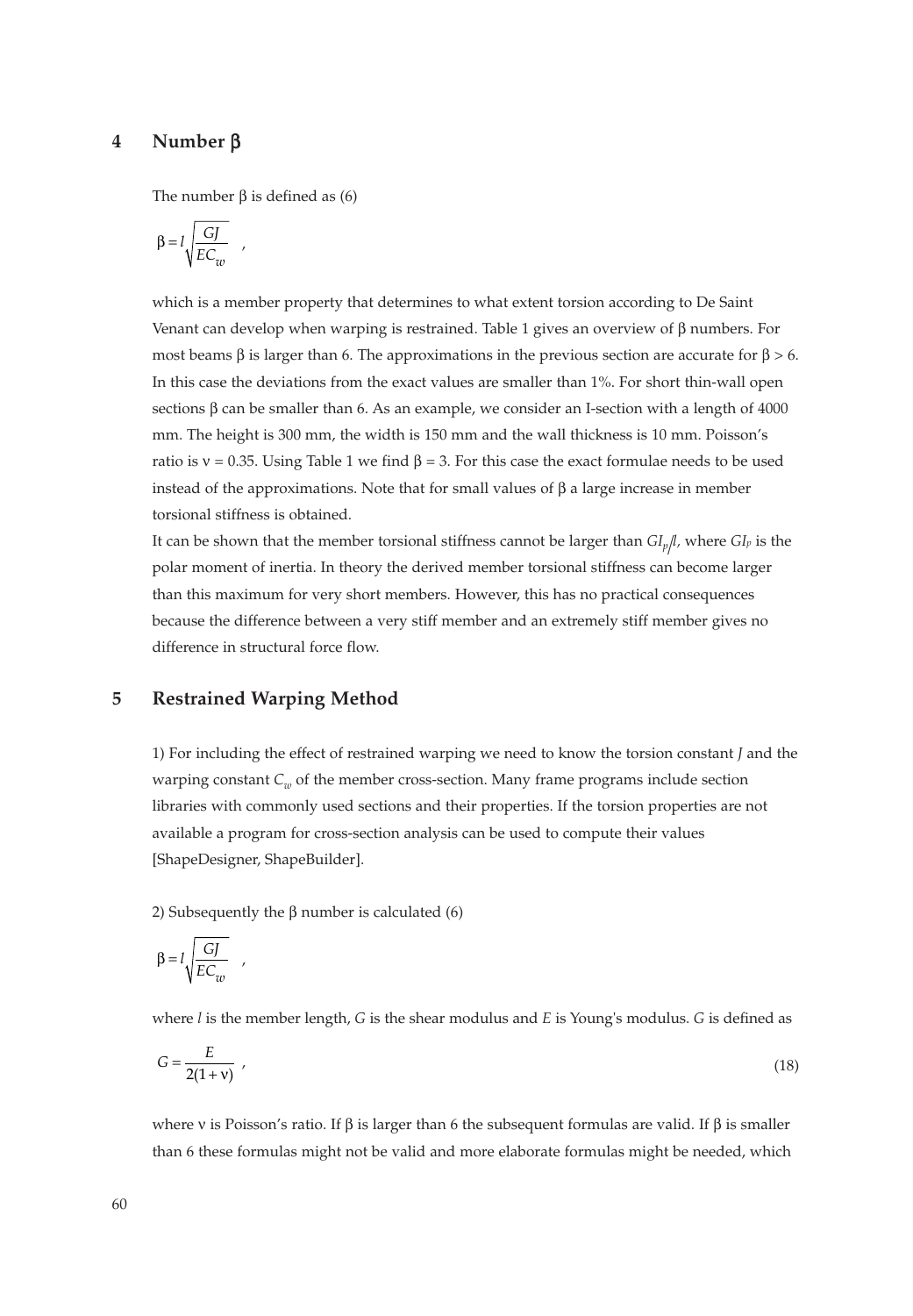are derived in Section 3.

3) Before the frame analysis the torsion stiffness is entered or changed in the frame program. If warping is prevented at one member-end the torsion stiffness *J* needs to be multiplied by (16)

$$
\frac{\beta}{\beta-1}
$$

.

If warping is prevented at two member-ends the torsion stiffness *J* needs to be multiplied by (10)

$$
\frac{\beta}{\beta-2} \; \cdot \;
$$

4) After the frame analysis the largest bi-moment is calculated with (11), (17)

$$
B = -\frac{l}{\beta} M_t
$$
 at one beam end (*x* = 0) if it is restrained there,

$$
B = +\frac{1}{\beta}M_t
$$
 at the other beam end (*x* = 1) if it is restricted there.

5) Finally, the resulting stress state in the cross-section can be computed by a program for crosssection analysis [ShapeDesigner, ShapeBuilder]. This program can also take into account the stresses due to other section moments, shear forces and the normal force.

# **6 Applications**

#### *6.1 Cantilever*

A beam is fixed at one end at which rotation and warping are prevented (Fig. 3). At the other end the beam is loaded by a torque  $T = 2.26$  kNm while warping can occur freely. The material and cross-section data of the beam are *E* = 207000 N/mm2 , *G* = 79300 N/mm2 , *J* = 269800 mm4 and  $C_w$  = 1503 10<sup>7</sup> mm<sup>6</sup>. This example is also analysed in [Chen 1977].



*Figure 3: Thin-wall cantilever loaded in torsion*

For this beam the β number is

$$
\beta = l \sqrt{\frac{GI}{EC_{w}}} = 2540 \sqrt{\frac{79300 \times 269800}{207000 \times 1503 \times 10^7}} = 6.66.
$$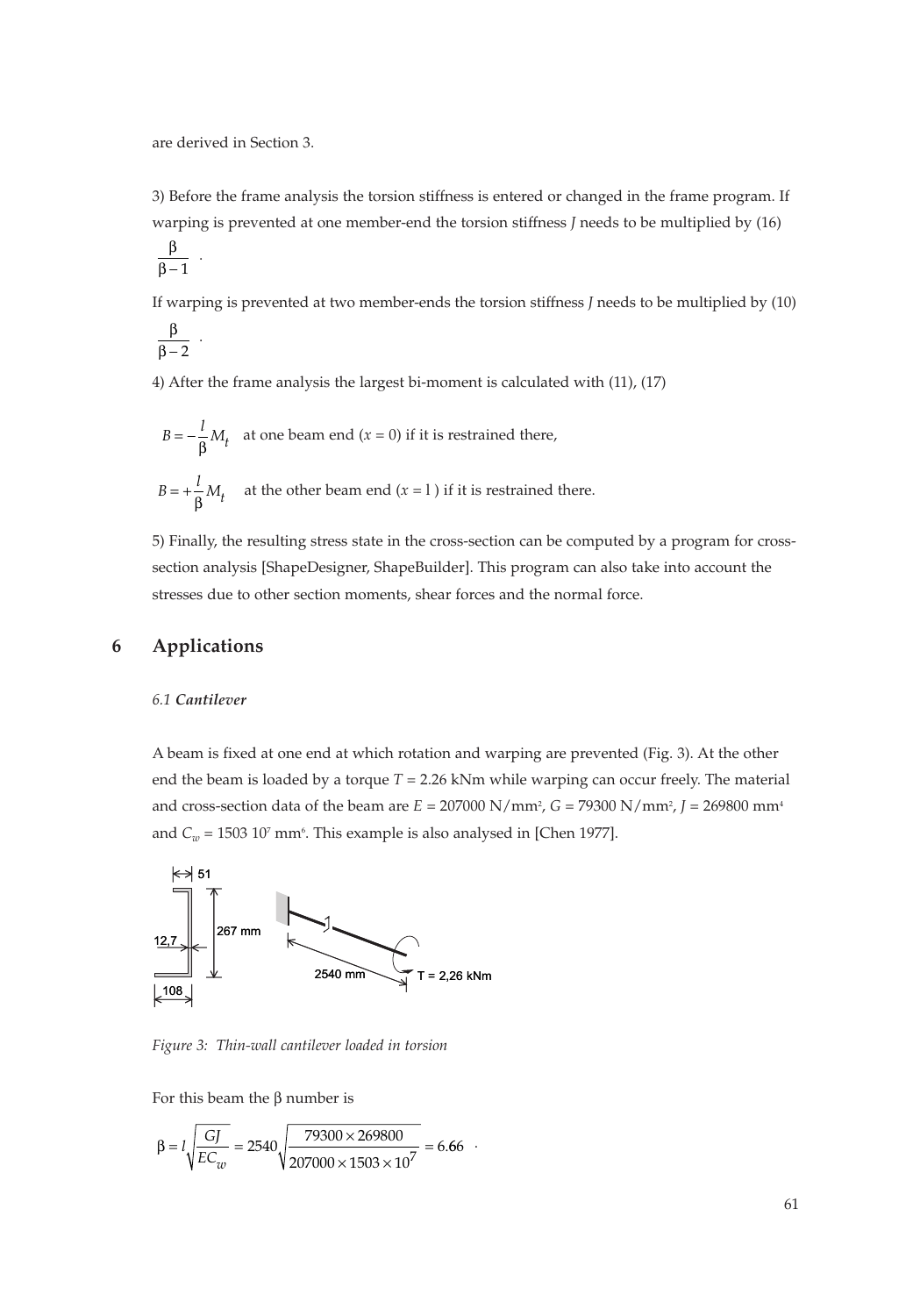The torsion stiffness included in the frame analysis is

.

$$
\frac{\beta}{\beta - 1} J = \frac{6.66}{5.66} 278000 = 327100
$$
mm<sup>4</sup>

The computed rotation at the member end is 0.213 rad and the computed torsion moment is  $M_t$  = 226 10<sup>4</sup> Nmm. The rotation is 18% smaller than the same beam with unrestrained warping. Subsequently, the bi-moment is

$$
B = -\frac{l}{\beta} M_t = -\frac{2540}{6.66} 226 \times 10^4 = -86190 \times 10^4 \text{ Nmm}^2.
$$

Using the torsion moment and bi-moment a program for cross-section analysis [ShapeDesigner] calculates the shear stress distribution and the normal stress distribution. The largest shear stress is 109 N/mm<sup>2</sup>, which occurs at the loaded end along the circumference of the crosssection. The extreme normal stress is -458 N/mm2 , which occurs at the clamped end in the left of the top flange.

The computed axial stress value is 10% larger (in absolute sense) than those found in [Chen 1977]. The analysis in [Chen 1977] is based on exactly the same Vlasov torsion theory but the cross-section analysis is performed analytically using the thin-wall assumption while the crosssection program used in this paper is suitable for both thin- and thick-wall analysis. Therefore, the differences are caused by differences in the cross-section analysis – which is not the subject of this paper. A noticeable detail is that the warping constant computed by the program is 27% smaller than found in the thin-wall analysis. Nonetheless, the stresses differ much less.

#### *6.2 Box-Girder*

A box-girder bridge has a length *l* = 60 m. The cross-section dimensions and properties are shown in Figure 4.<sup>1</sup> The concrete Young's modulus is  $E = 0.30 \, 10^{11} \, \text{N/m}^2$  and Poisson's ratio  $v =$ 0.15. At both ends the bridge is supported while warping is free (Fig. 5). In the middle the bridge is loaded by a torque  $T = 269 10^5$  Nm. This loading occurs when the bridge is supported at mid span by two temporary columns of which one fails due to an accident. Therefore, the torque *T* is due to the support reaction of the remaining temporary column.

<sup>1</sup> This example is adapted from lecture notes by dr.ir. C. van der Veen on reinforced and prestressed concrete design for the Dutch Concrete Association.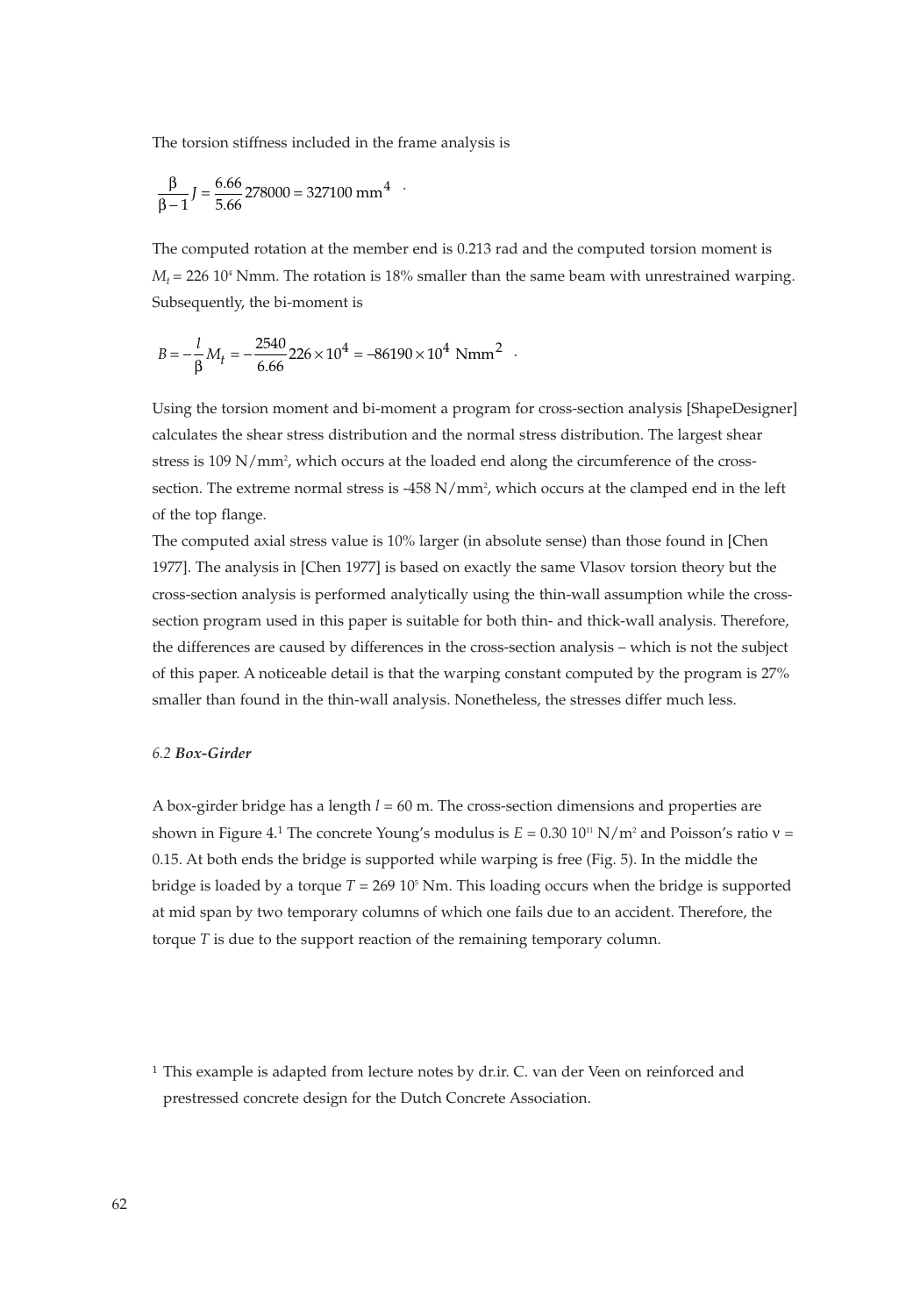

*Figure 4: Bridge cross-section*



*Figure 5: Structural model of the bridge including fork supports and torsion loading*

Due to symmetry the warping in the middle section is prevented. The structural model consists of two beam elements. The β number is

$$
\beta = l \sqrt{\frac{GJ}{EC_{w}}} = l \sqrt{\frac{J}{2(1 + v)C_{w}}} = 30 \sqrt{\frac{20.62}{2 \times 1.15 \times 39.44}} = 14.30.
$$

Both elements have warping restrained at one side. Therefore, the torsion constant for the frame analysis is

$$
\frac{\beta}{\beta - 1} J = \frac{14.30}{13.30} 20.62 = 22.17 \text{ m}^4.
$$

The frame program computes a rotation of  $129\,10^{-5}$  rad in the middle of the bridge. This is  $14\%$ smaller than the unrestrained behaviour. The program computes the torsion moment  $M_t$  = -1345  $10<sup>4</sup>$  Nm for the left beam and = 1345 10<sup> $4$ </sup> Nm for the right-hand beam. Therefore, the largest bimoment in the right-hand end of the left beam is

$$
B = \frac{l}{\beta} M_t = \frac{60}{14.30} (-1345 \, 10^4) = -5643 \, 10^4 \, \text{Nm}^2 \,.
$$

The largest bi-moment in the left end of the right-hand beam is

$$
B = -\frac{l}{\beta} M_t = -\frac{60}{14.30} 1345 10^4 = -5643 10^4 Nm^2.
$$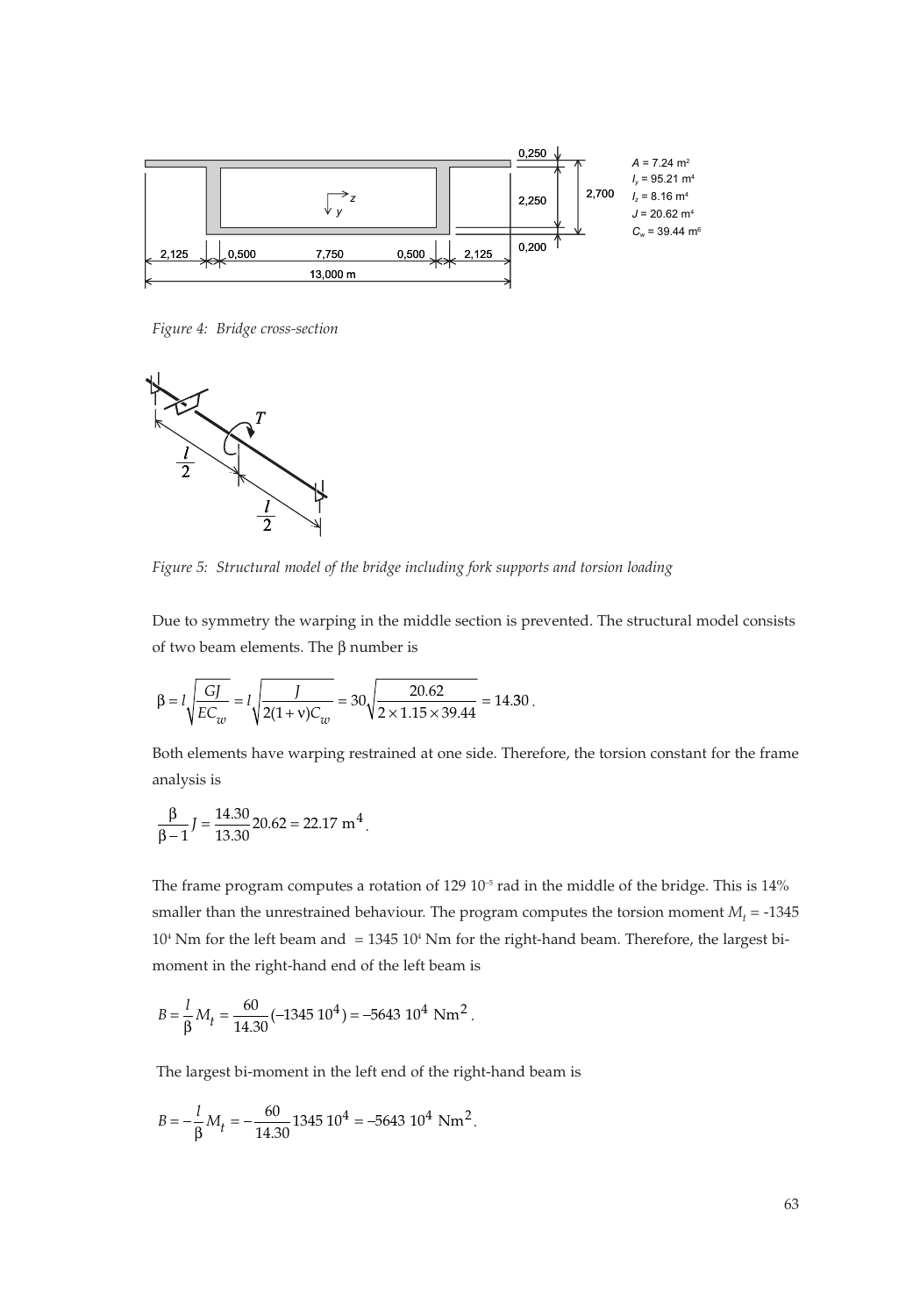Using the torsion moment and bi-moment a program for cross-section analysis calculates the shear stress distribution and the normal stress distribution. The largest shear stress is -1.74 N/mm2 , which occurs everywhere in the bottom flange left of the symmetry plane. The largest normal stress is 7.28 N/mm<sup>2</sup>, which occurs in the symmetry plane in the left side of the bottom flange (Fig. 6). It shows that also for closed thin-wall sections the stresses due to restrained warping can be important. In the bridge also stresses due to the flexural moment, shear and prestressing occur but these have not been considered in this example.



*Figure 6: Distribution of the normal stresses due to restrained warping in the middle cross-section*

#### *6.3 Traffic sign*

The structure of a traffic signpost consists of two inclined columns and a horizontal beam (Fig. 7). All members are steel sections IPE400. The top joint and the foundation joints are such that warping cannot occur. At the free end of the horizontal beam warping can occur.



*Figure 7: Structural model of a traffic sign*

The length of the inclined columns is 10.05 m. Young's modulus is  $E = 2.1 10<sup>5</sup> N/mm<sup>2</sup>$  and Poisson's ratio is  $v = 0.35$ . All values are assumed to be design values, therefore, safety factors are already included. The β numbers of the columns and the beam are, respectively

$$
\beta_c = l \sqrt{\frac{GI}{EC_w}} = l \sqrt{\frac{J}{2(1+\nu)C_w}} = 10050 \sqrt{\frac{510800}{2 \times 1.35 \times 4969 \times 10^8}} = 6.20 ,
$$
  

$$
\beta_b = 3000 \sqrt{\frac{510800}{2 \times 1.35 \times 4969 \times 10^8}} = 1.85 .
$$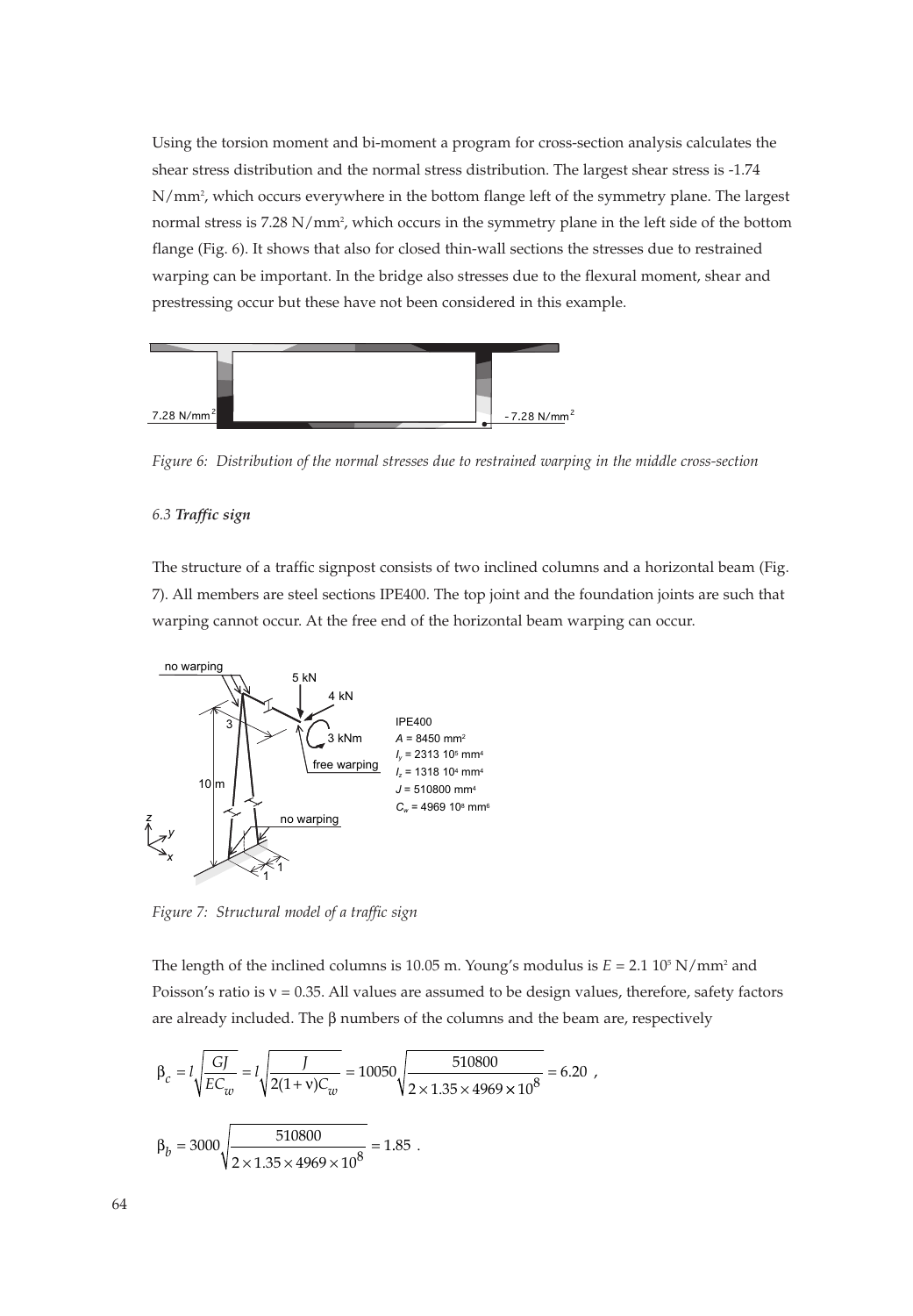The torsion constants for the frame analysis are respectively

$$
\frac{\beta_c}{\beta_c - 2} J = \frac{6.20}{5.20} 510800 = 609000 \text{ mm}^4,
$$

$$
\frac{\beta_b (1 + e^{2\beta_b})}{\beta_b + 1 + (\beta_b - 1)e^{2\beta_b}} J = \frac{1.85(1 + e^{3.70})}{2.85 + 0.85e^{3.70}} 510800 = 1052000 \text{ mm}^4.
$$

The frame program computes a rotation of the free beam end of 0.107 rad in the direction of the moment loading. This is 51% smaller than computed with free warping of all member ends. The horizontal displacement of the free beam end is 107 mm, which is 1% smaller than with free warping. The torsion moment in the beam is 3.00 kNm. The torsion moment in the columns is 0.15 kNm. Consequently, the bi-moments are

$$
B_c = -\frac{l}{\beta} M_t = -\frac{10.05}{6.20} 0.15 = -0.24 \text{ kNm}^2 \text{ in the fixed beam end,}
$$
  

$$
B_b = -\frac{l}{\beta} \tanh(\beta) M_t = -\frac{3.00}{1.85} 0.95 \times 3.00 = -4.62 \text{ kNm}^2 \text{ in the column ends.}
$$

With a cross-section analysis program the normal stress is computed due to the bi-moments. The largest normal stress due to *B* = -4.62 kNm<sup>2</sup> is  $\sigma_{xx}$  = 164 N/mm<sup>2</sup>. It occurs at the fixed end of the horizontal beam in the top and bottom flanges.

It is noted that for I-beams a formula can be derived for restrained warping stresses [Young 1989].

$$
\sigma_{xx,\text{max}} = \frac{B}{\frac{1}{6}(h-t)tb^2}
$$
\n(19)

where *h* is the height of the cross-section, *b* is he width of the cross-section and *t* is the thickness of the flanges. The thickness of the web is not relevant.

# **7 Remarks**

Though large stresses can occur due to restrained warping, this does not necessarily mean that traditional frame analysis is unsafe for the ultimate limit state. The reason is that traditional frame analysis provides a force flow that is everywhere in perfect equilibrium. The lower bound theorem of plasticity theory states that any equilibrium system that does not violate the ultimate stress conditions provides a safe solution for the limit load of the structure. In other words, the material will yield and the peak restrained warping stresses will not occur. Therefore, traditional frame analysis is safe provided that the materials used are sufficiently ductile to allow redistributions.

The advantages of using Vlasov torsion theory is mainly related to the serviceability limit state.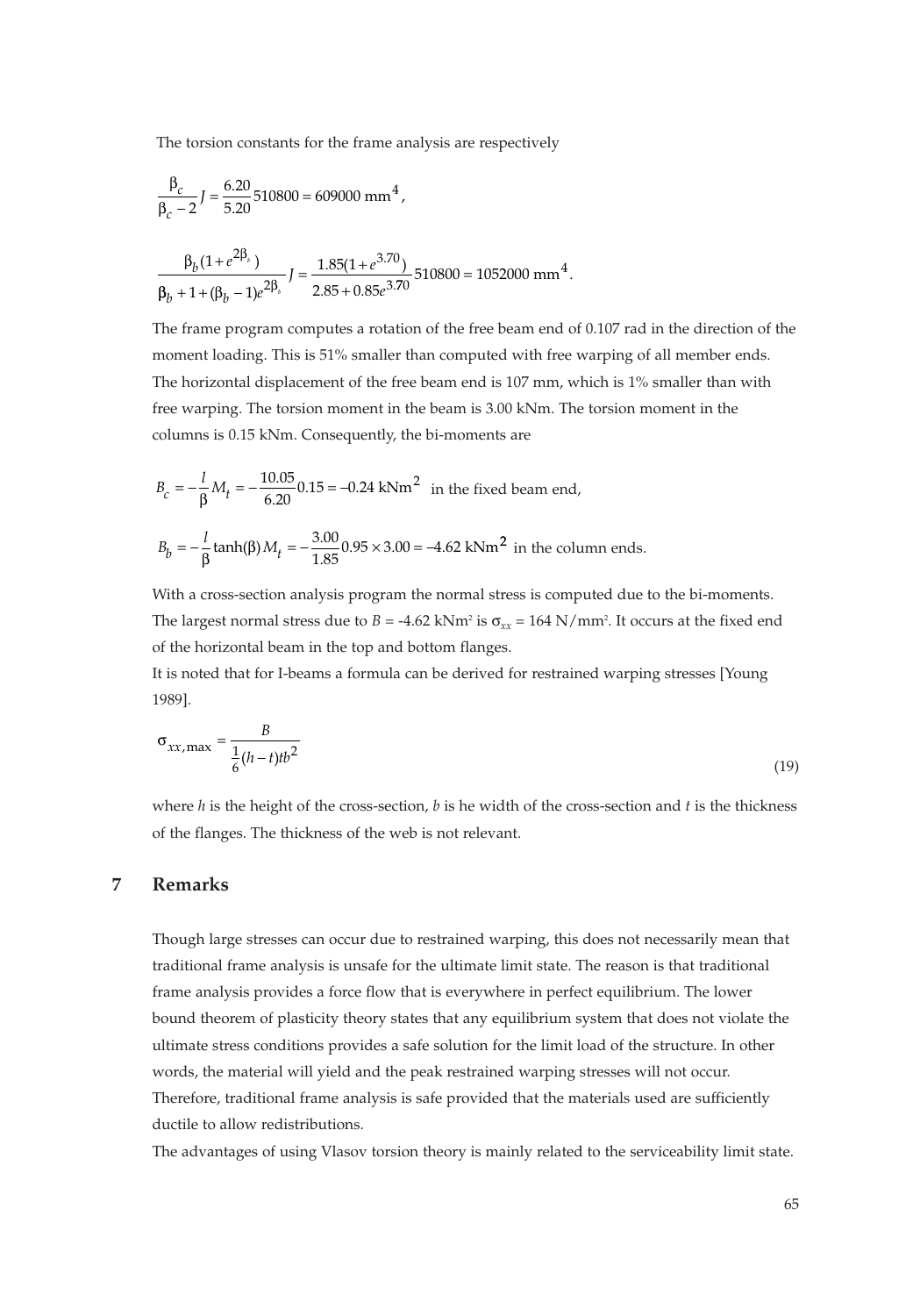It can be used to show that the deformations will be smaller than found with the traditional theory. It can also be used for crack control in structural concrete box-girders.

# **8 Conclusions**

A simple method is presented to include the effect of restrained warping of member-ends in traditional frame analyses. The method consists of just 5 steps and the formulas can be easily memorised.

Restrained warping can substantially reduce the structural deformation. It can also introduce large axial stresses in the restrained sections.

Restrained warping is not only important for thin-wall open sections. Also in thin-wall closed sections the normal stresses due to the restrained sometimes can be considerable. Despite the large stresses that can occur when warping is restrained, a traditional frame analysis is a safe method of computing the ultimate load provided that the materials applied

### **References**

are sufficiently ductile.

- Chen, W.F., T. Atsuta (1977) *Theory of Beam-Columns, Vol. 2: Space Behaviour and Design,* New York, McGraw-Hill.
- Meijers, S.J.H. (1998) *The Torsion Theories of De Saint-Venant and Vlasov,* M.Sc. thesis, Delft University of Technology.

ShapeDesigner (2004) software, online, http://mechatools.com.

ShapeBuilder (2004) software, online, http://www.iesweb.com.

Timoshenko, S.P., J.M. Gere (1961) *Theory of Elastic Stability,* New York, second edition, McGraw-Hill.

Vlasov, V.Z. (1959) *Thin-Walled Elastic Beams* (in Russian), Moscow, 2nd ed., Fizmatgiz.

Vlasov, V.Z. (1961) *Thin Walled Elastic Beams,* English Translation, Washington D.C., National Science Foundation.

Young, W.C. (1989) *Roark's Formulas of Stress & Strain,* 6th edition, New York, McGraw-Hill.

Zbirohowski-Koscia, K. (1967) *Thin Walled Beams, From Theory to Practice,* London, Crosby Lockwood & Son Ltd.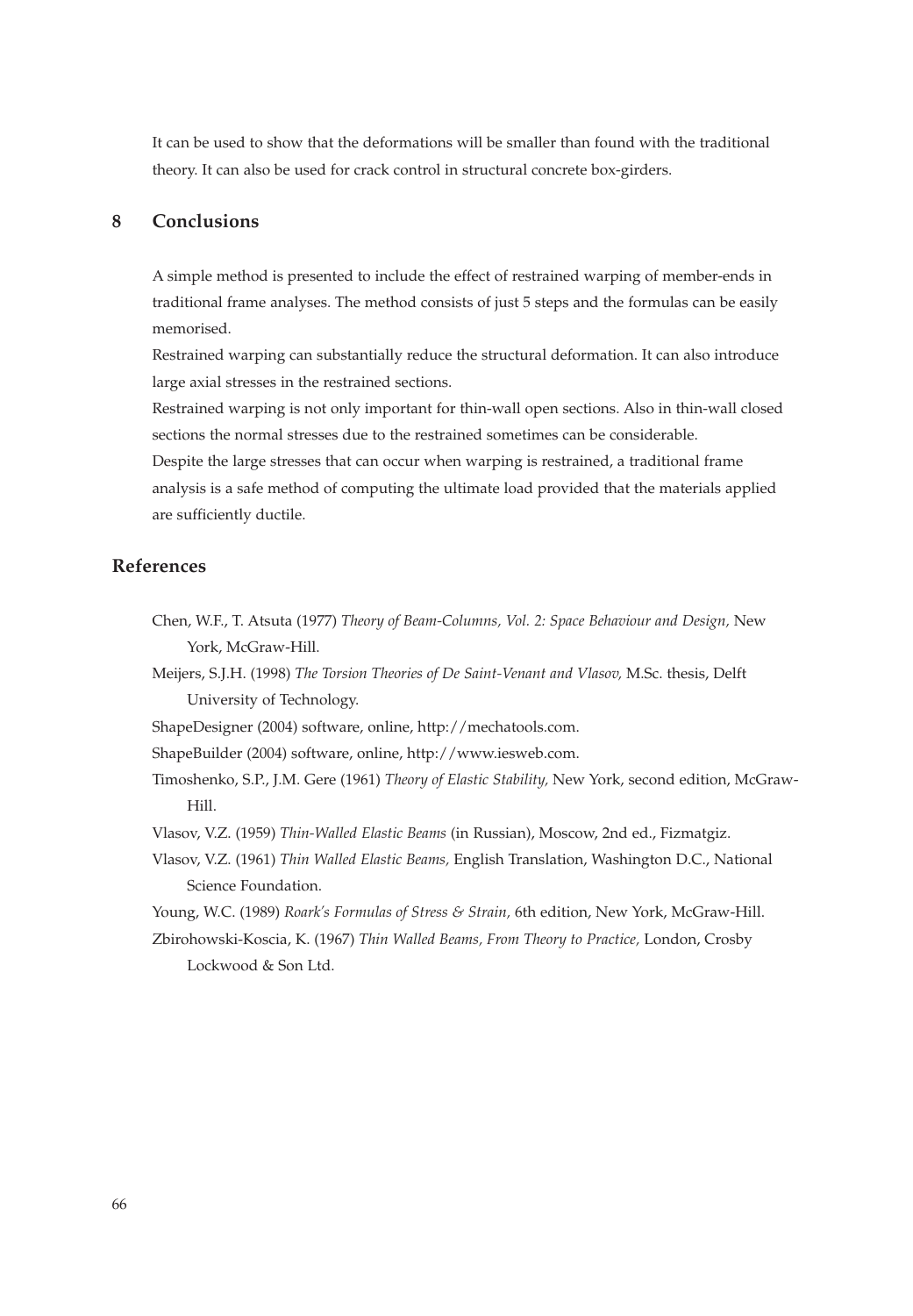# **Appendix**

Stiffness matrix for the Vlasov Torsion Theory

This matrix can be used for implementation of restrained warping in structural analysis software.

$$
x = 0 \rightarrow \varphi = \varphi_1 , \frac{d\varphi}{dx} = \theta_1 , -M_t = M_1 , B = B_1
$$
  

$$
x = l \rightarrow \varphi = \varphi_2 , \frac{d\varphi}{dx} = \theta_2 , M_t = M_2 , -B = B_2
$$

$$
\begin{bmatrix} M_1 \\ M_2 \\ B_1 \\ B_2 \end{bmatrix} + \begin{bmatrix} \frac{1}{2}l \\ \frac{1}{2}l \\ \frac{1}{2}\frac{l^2}{\beta^2\lambda} \\ -\frac{1}{2}\frac{l^2}{\beta^2\lambda} \end{bmatrix} m_x = \begin{bmatrix} \frac{GI}{l} \eta & -\frac{GI}{l} \eta & GJ\lambda & GJ\lambda \\ -\frac{GI}{l} \eta & \frac{GI}{l} \eta & -GJ\lambda & -GJ\lambda \\ GJ\lambda & -GJ\lambda & \frac{EC_w}{l}\xi & \frac{EC_w}{l}\mu \\ GJ\lambda & -GJ\lambda & \frac{EC_w}{l}\mu & \frac{EC_w}{l}\xi \end{bmatrix} \begin{bmatrix} \varphi_1 \\ \varphi_2 \\ \varphi_2 \\ \varphi_2 \end{bmatrix}
$$

$$
\eta = \frac{\beta (e^{\beta} + 1)}{\beta + 2 + (\beta - 2)e^{\beta}}
$$
\n
$$
\lambda = \frac{e^{\beta} - 1}{\beta + 2 + (\beta - 2)e^{\beta}}
$$
\n
$$
\mu = \frac{\beta}{e^{\beta} - 1} \frac{e^{2\beta} - 2\beta e^{\beta} - 1}{\beta + 2 + (\beta - 2)e^{\beta}}
$$
\n
$$
\xi = \frac{\beta}{e^{\beta} - 1} \frac{\beta + 1 + (\beta - 1)e^{2\beta}}{\beta + 2 + (\beta - 2)e^{\beta}}
$$
\n
$$
\beta = l \sqrt{\frac{GJ}{EC_{\nu}}}
$$

For large values of  $\upbeta$  the stiffness matrix can be approximated as

$$
\begin{bmatrix} M_1 \\ M_2 \\ B_1 \\ B_2 \end{bmatrix} + \begin{bmatrix} \frac{1}{2}l \\ \frac{1}{2}l \\ \frac{1}{2}l\sqrt{\frac{EC_w}{GI}} \\ B_2 \end{bmatrix} m_x = \begin{bmatrix} \frac{GI}{l} & -\frac{GI}{l} & \frac{\sqrt{GJEC_w}}{l} & \frac{\sqrt{GJEC_w}}{l} \\ -\frac{GI}{l} & \frac{GI}{l} & -\frac{\sqrt{GJEC_w}}{l} & -\frac{\sqrt{GJEC_w}}{l} \\ \frac{\sqrt{GJEC_w}}{l} & -\frac{\sqrt{GJEC_w}}{l} & \frac{IC}{\sqrt{GJEC_w}} & \frac{EC_w}{l} \\ \frac{\sqrt{GJEC_w}}{l} & -\frac{\sqrt{GJEC_w}}{l} & \frac{EC_w}{l} & \frac{EC_w}{l} \end{bmatrix} \begin{bmatrix} \varphi_1 \\ \varphi_2 \\ \varphi_2 \\ \varphi_3 \end{bmatrix}
$$